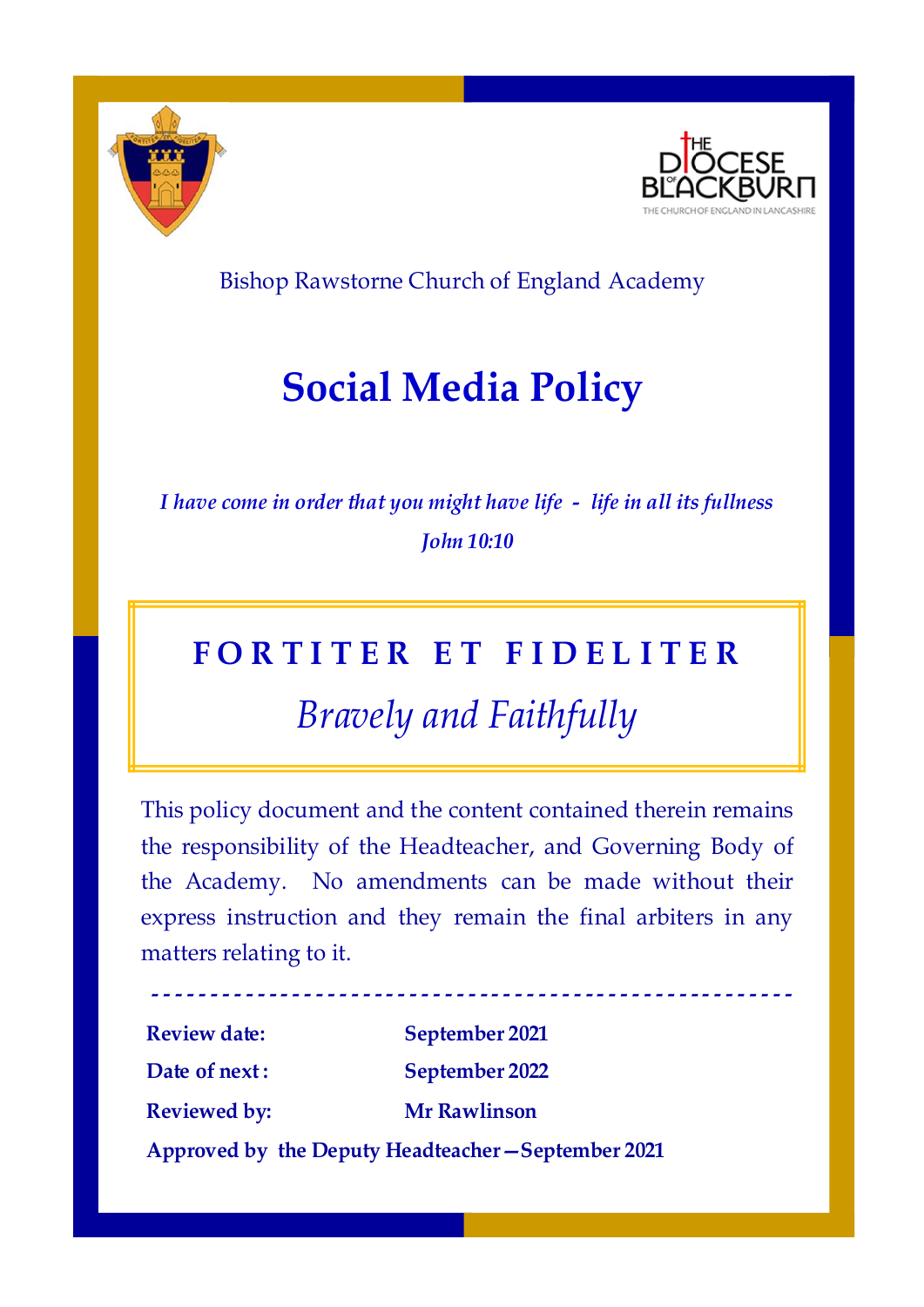### **CONTENTS**

- **1. Key objectives**
- **2. Social media use by staff**
- **3. Social media use by students**
- **4. Official school accounts**
- **5. Out of school behaviour related incidents**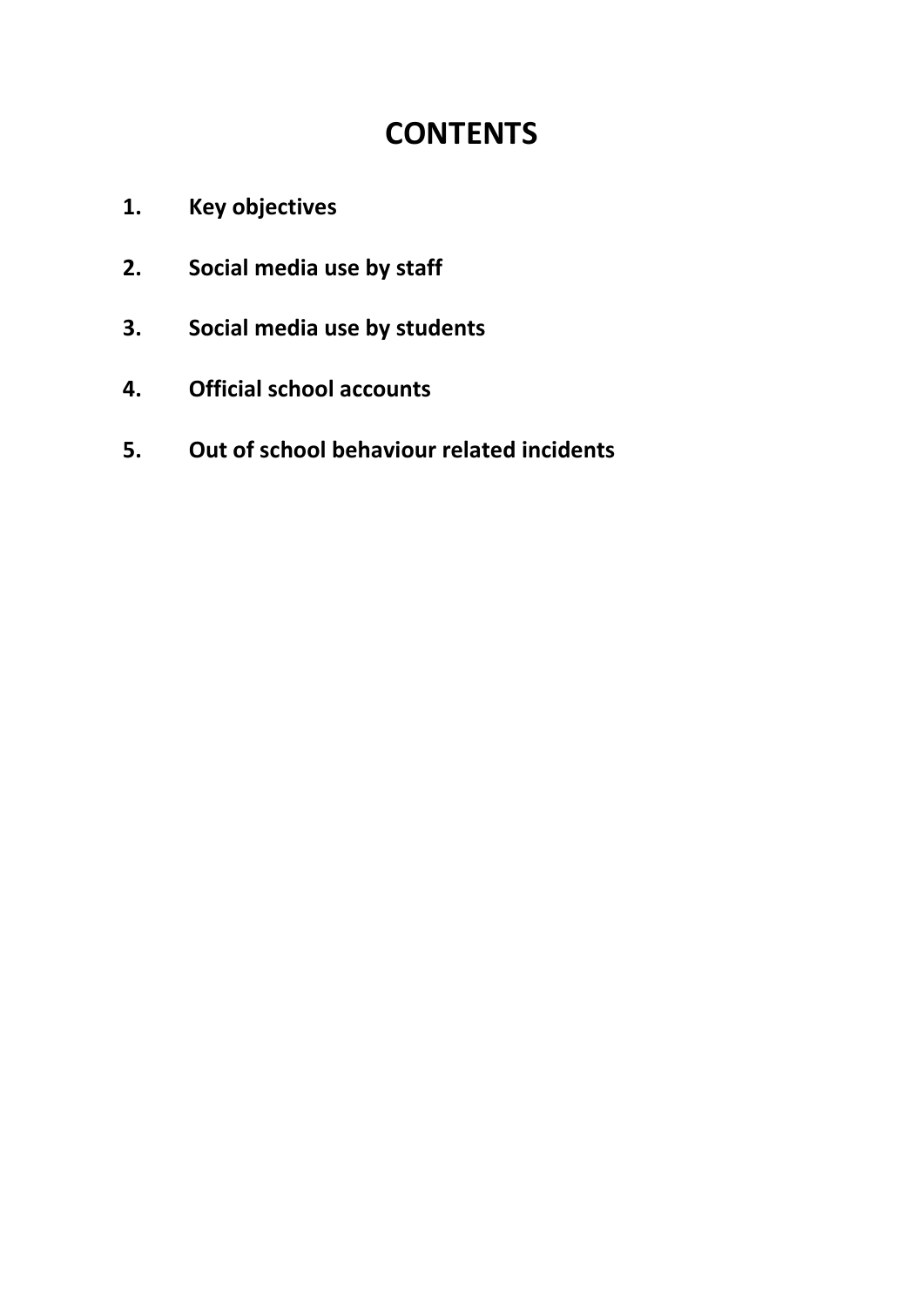#### **The Christian Community**

Bishop Rawstorne is a diverse, welcoming, Christian learning community committed to nurturing respectful and responsible citizens, empowering ALL learners to flourish.

#### **1. KEY OBJECTIVES**

- **1.1** At the forefront of our minds as a school are how we:
	- 1. Raise standards
	- 2. Safeguard the community
	- 3. Promote individual well-being and inclusion
	- 4. Understand and support community cohesion in challenging political and social times
- **1.2** The school sees that social media features in all four areas and not just from the point of our young people. There are wider opportunities for us to pursue our social, moral, spiritual and cultural work using social media as well. Nationally, Ofsted has been starting to comment and recognise the value of connecting to families using social media and we also can see the benefits.
- **1.3** To give clarity, this is our school policy on how social media will be embraced, technically managed and harnessed flexibly to ensure that we meet the challenges, seize the opportunities and enable others to mindfully connect with others.

#### **2. SOCIAL MEDIA USE BY STAFF**

- **2.1**
- School staff are entitled to a private and professional life. It is the individual's responsibility to understand and follow the acceptable use policy of the platform where they have an account. It is their responsibility to ensure that their actions do not bring the school into disrepute.
- School staff are expected to apply common sense in all situations and not, for clear and obvious reasons, connect with students using personal social media accounts. Staff are also advised against connecting with ex-students, but should not connect at all until the student is 18 or over.
- Where staff require an account to support learning that is based in a social media platform such as Facebook, the learning will be approved by the Curriculum Leader or a member of Senior Leadership Team.
- Staff must use their professional social media account only for teaching and learning purposes making sure that common sense is applied regarding any comments made or resources shared in what is often a public space. All official Bishop Rawstorne social media accounts must adhere to the guidelines.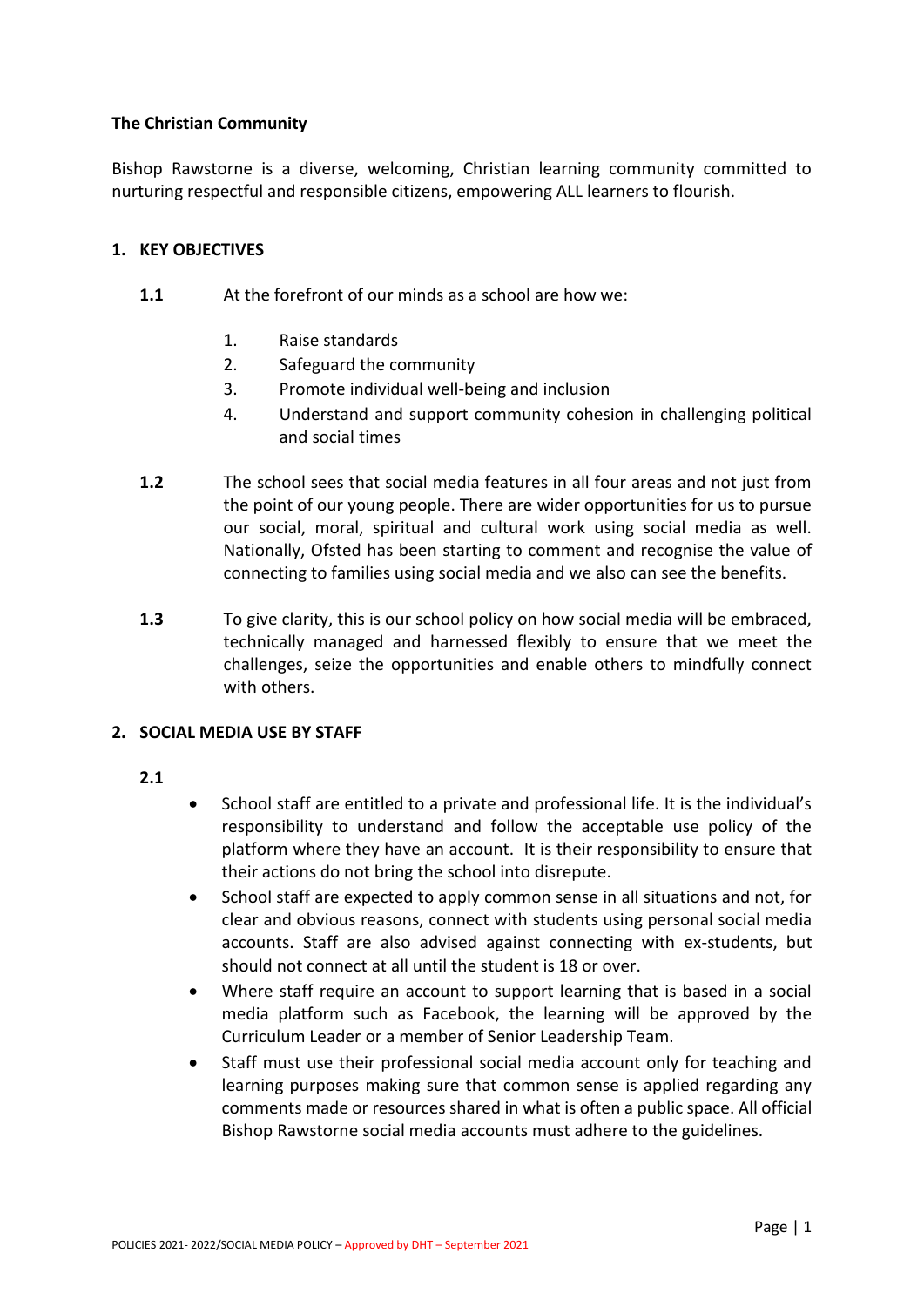- Teaching staff must share any project requirements with the school's IT support people at least 2 weeks ahead of the activity. Filtering will be setup in a safe and possibly time-limited way to ensure a technically successful project.
- In our community, there are many pre-existing connections between staff and parents. Staff are expected not to discuss any issues relating to school life in such a way as to negatively impact the standing of the school or individuals connected to it. School related matters should never be posted about on their own Social Media accounts.
- Our HR disciplinary policy will apply should any indiscretion come to light that negatively impacts the standing of the school or individuals connected to it.

#### **3. SOCIAL MEDIA USE BY STUDENTS**

- **3.1** The school is committed to teaching the responsible use of social media. This commitment is backed up by our existing core school values and understanding that student life is now four dimensional and mobile thanks to technology.
	- Students are taught about age limits, terms of use and online safety among other things. Parents and carers are responsible for ensuring that children follow the guidance provided by various social media platforms.
	- Some school projects, set up by school and approved by Curriculum Leaders or Senior Leadership Team members, may need students to use social media. Advice will be given by the teacher on the chosen site.
	- We do allow the use of personal mobile devices in school on instruction from a teacher however students are not allowed to access social media on their devices at school.
	- The school does allow devices to connect to the school network as required for specific purposes only and not for the use of social media.

#### **4. OFFICIAL SCHOOL ACCOUNTS**

**4.1** For parental and community engagement activities, the school has its own official and externally monitored accounts on the major social media platforms.

#### **4.2** List of accounts

| Main Bishop Rawstorne Facebook Page-www.facebook.com/BishopRawstorne |                                   |
|----------------------------------------------------------------------|-----------------------------------|
| Main Bishop Rawstorne Twitter                                        | www.twitter.com/BishopRawstorne   |
| Main Bishop Rawstorne Instagram                                      | www.instagram.com/bishoprawstorne |
| <b>Maths Faculty Twitter</b>                                         | www.twitter.com/BRmaths           |
| <b>Geography Department Twitter</b>                                  | www.twitter.com/BRgeography       |
| PE Department Twitter                                                | www.twitter.com/BRPEdept          |
| <b>History Department Twitter</b>                                    | www.twitter.com/BRHistory         |
|                                                                      |                                   |

**4.3**